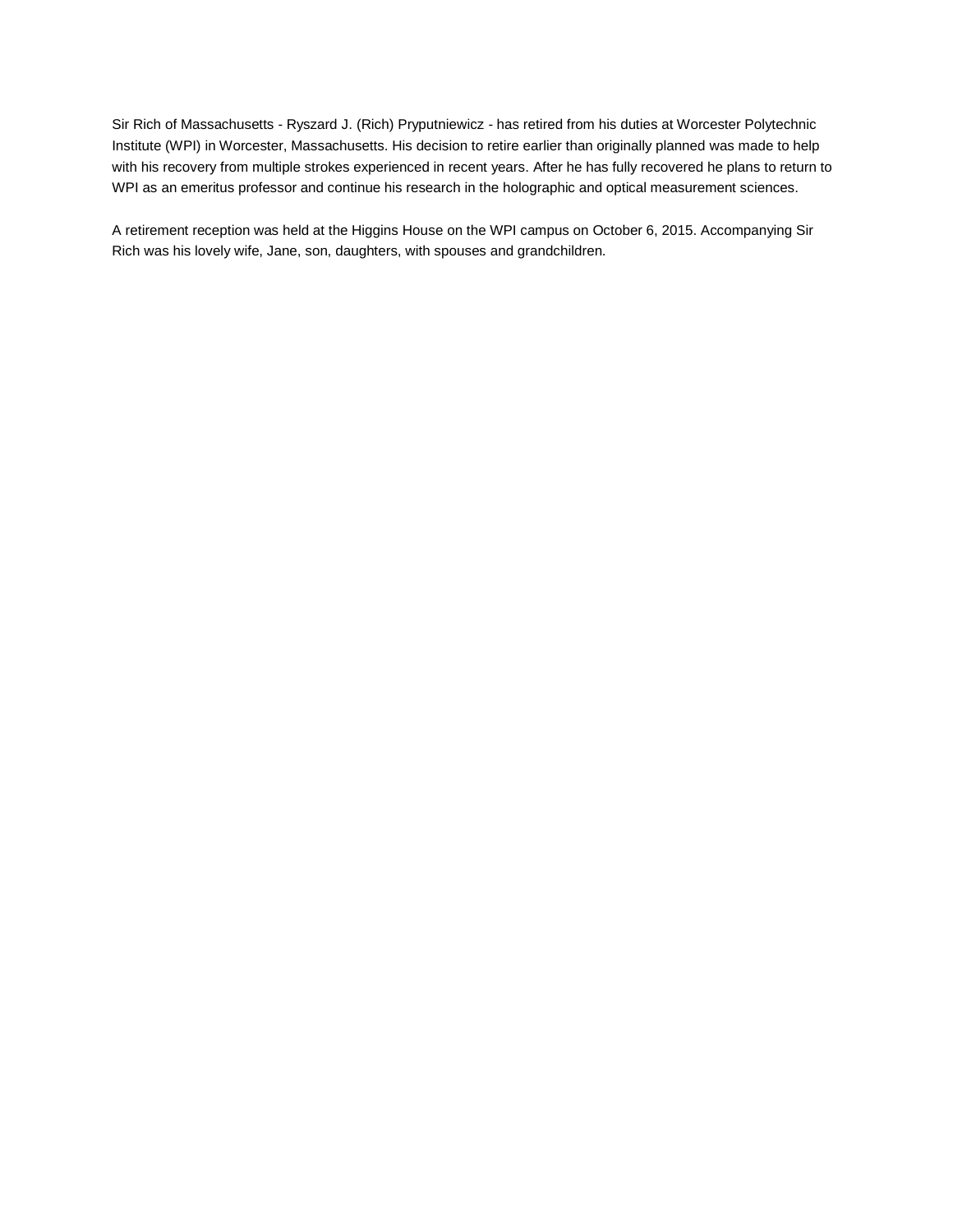

**Higgins House where the ceremony took place**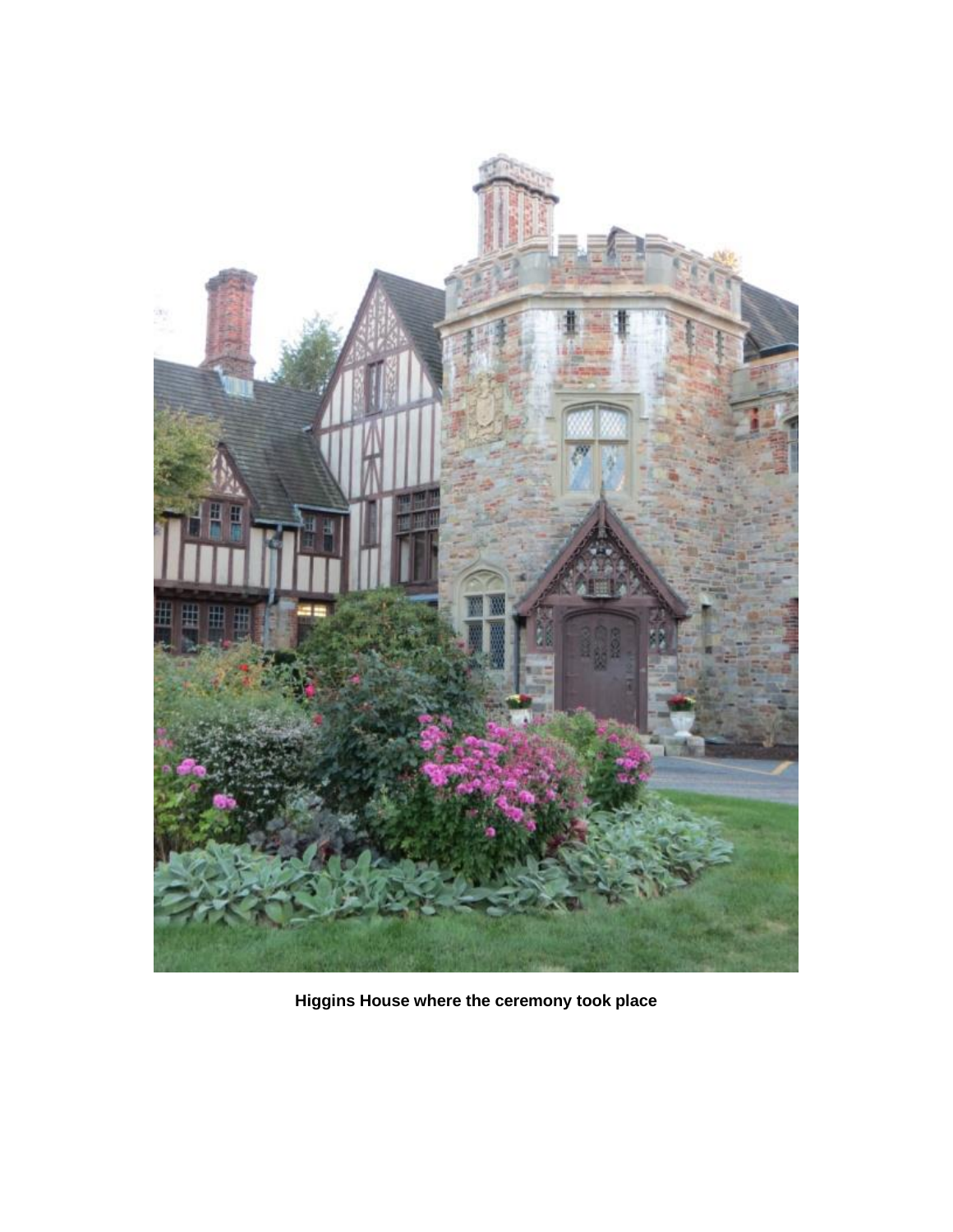

**The Cake**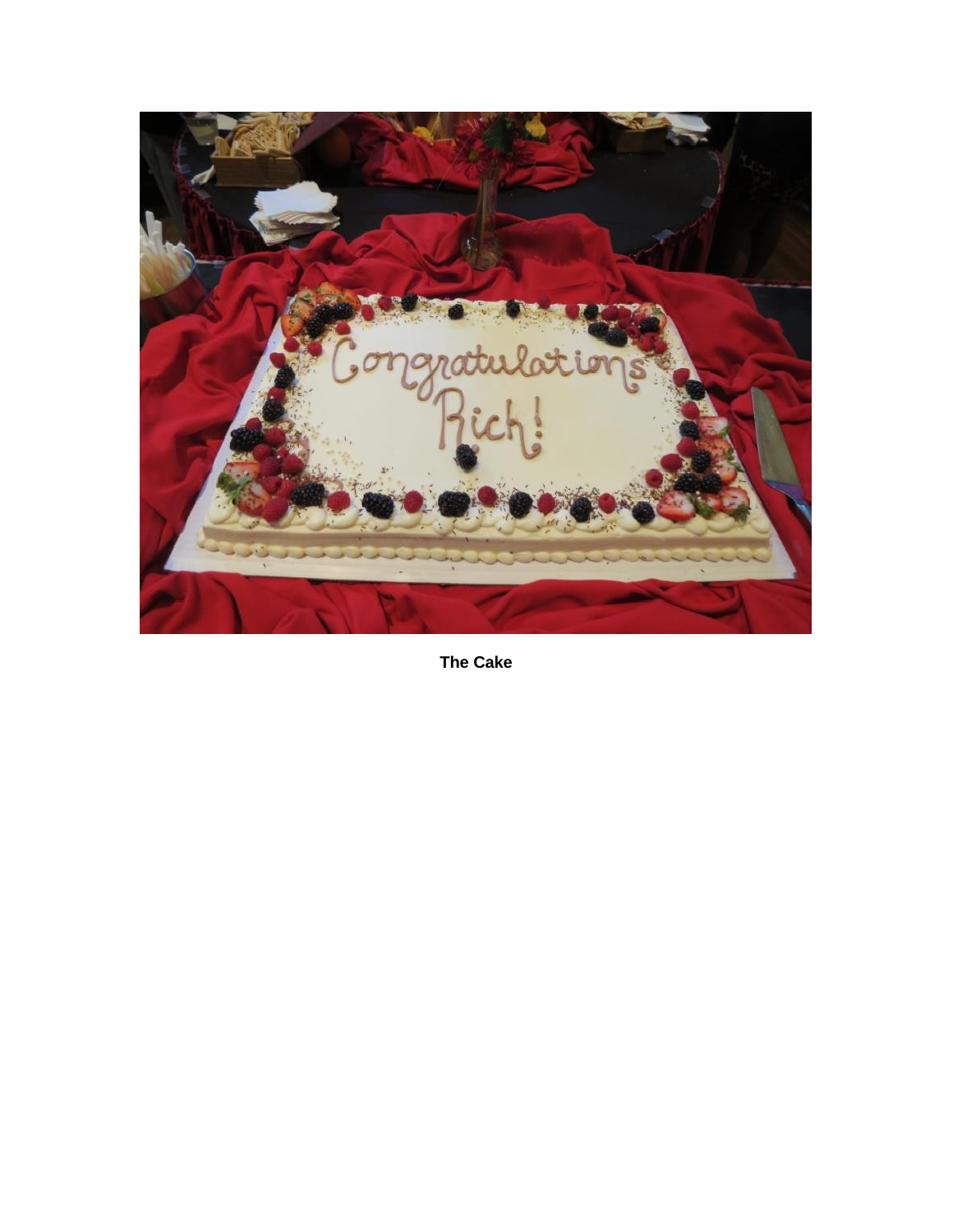

**Sir Rich and his wife, Jane**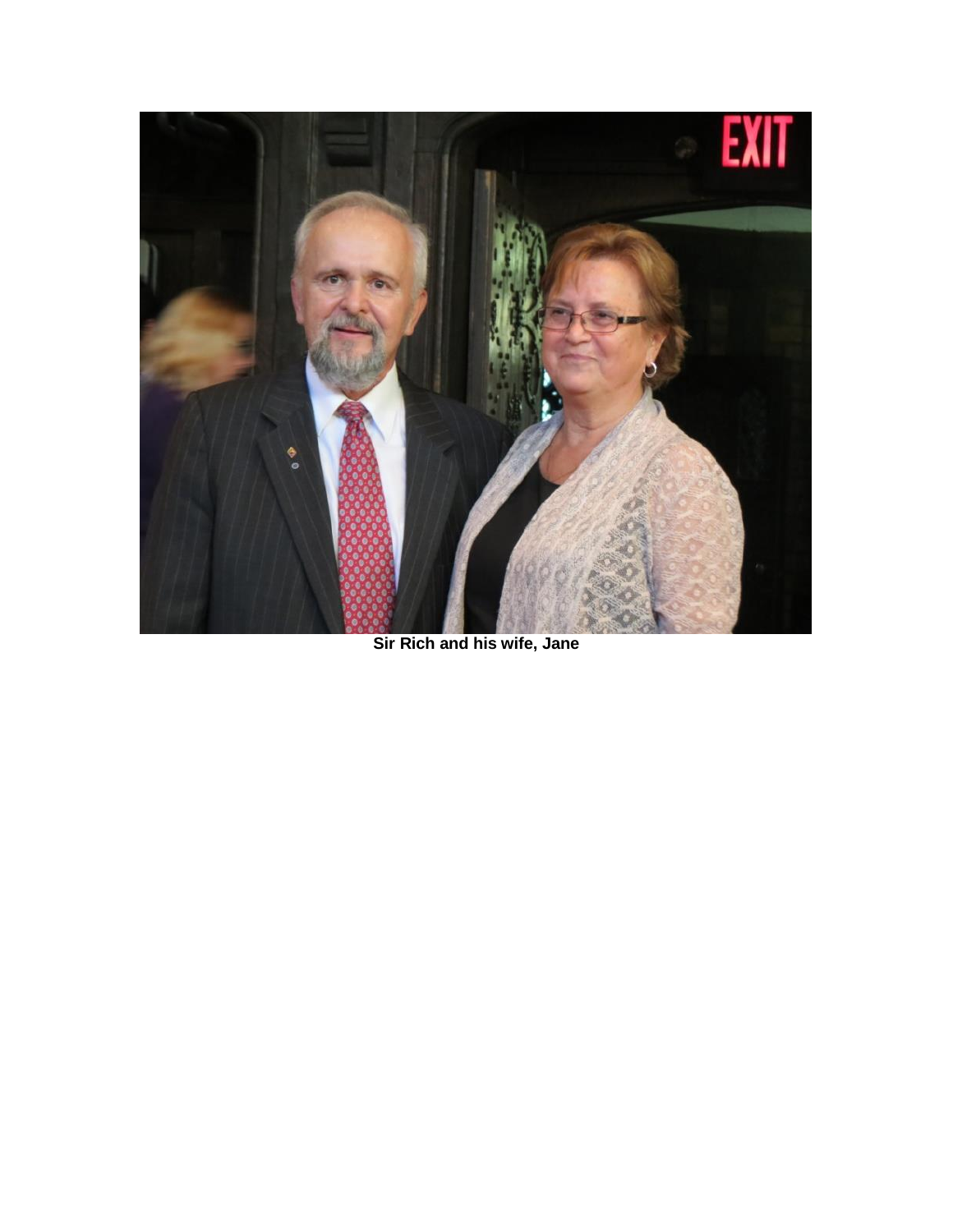

**Sir Rich, children, their spouses, and grandchildren**

Attending the reception were university officials, fellow faculty and members of staff, students, former students, and friends from industry with whom Rich has worked and gained respect during his many years in the field, including Dr. Karl Stetson, who was first to discover holographic interferometry, and fellow Holoknight, Jim of California.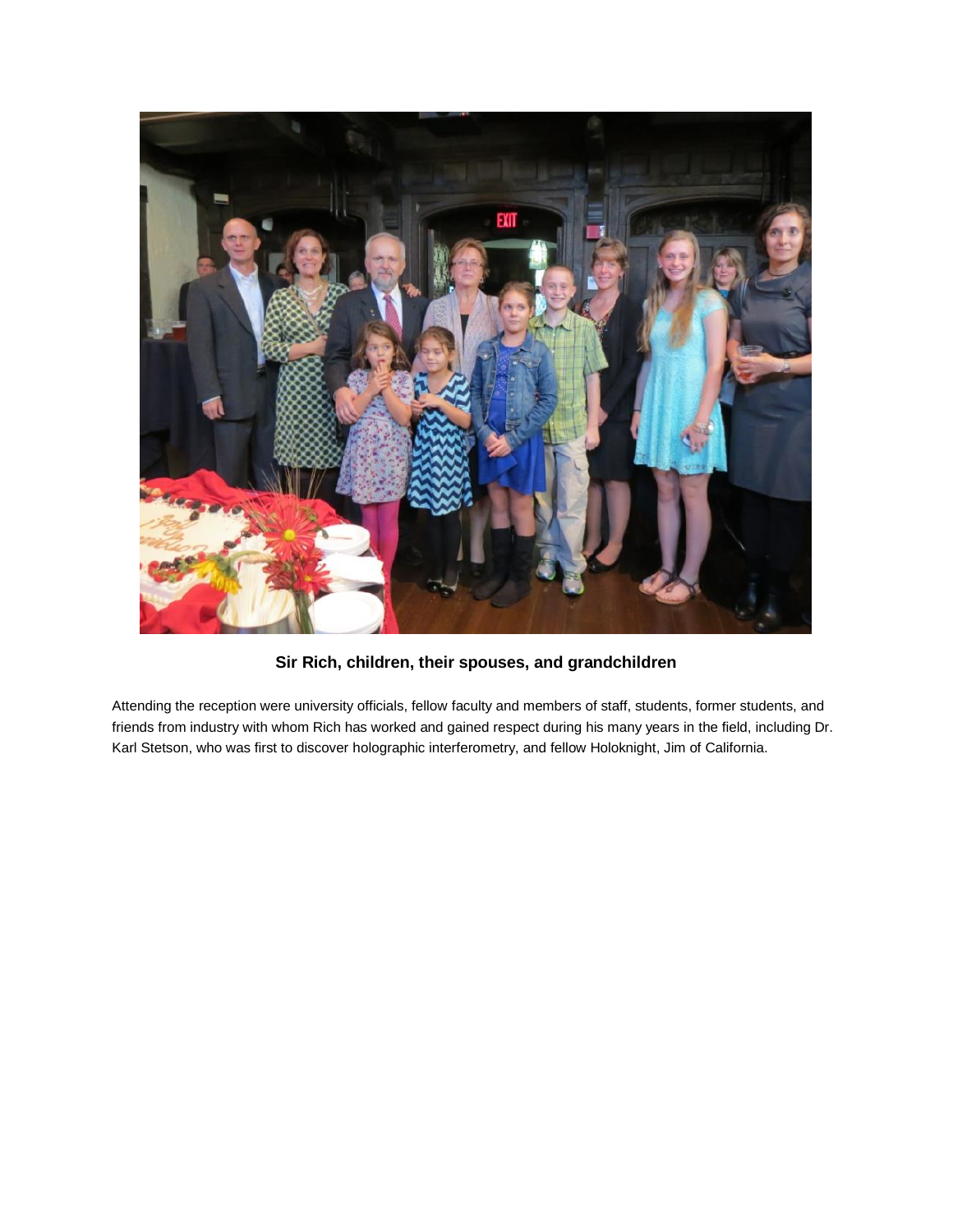

**From left, Dr. Karl Stetson, Sir Rich, Sir Jim**

The chairman of the Mechanical Engineering Department opened the ceremony by reading a few of Sir Rich's achievements, which included more than one distinguished professorship award.

Rich is the K. G. Merriam Distinguished Professor of Mechanical Engineering as well as Professor of Electrical and Computer Engineering, and, since 1978, founding Director of the Center for Holographic Studies and Laser micromechaTronics (CHSLT) at WPI in Worcester, MA. He is also founding Director of the NanoEngineering, Science, and Technology (NEST) Program at the Mechanical Engineering Department of WPI. Prior to joining WPI in 1978, Rich was a member of faculty and Director of the Laser Research Laboratory at the School of Engineering and the Schools of Medicine and Dentistry of the University of Connecticut (6 years) and a member of technical staff in the aerospace industry (4 years). In addition to being a Holoknight (the third holoknight to be knighted), he is a Registered Professional Engineer (PE), Member of the European Academy of Sciences and Arts (EASA), Fellow of IBH (International Brotherhood of Holographers), Fellow of SPIE, SEM, ASME, Senior Member of IEEE, chairman of the Development Committee of the MEMS Division of ASME, President of SEM, and chairman of the Education Committee of the IEEE Nanotechnology Council. He has over 400 publications and has chaired, co-chaired, and organized over 100 conferences, symposia, and workshops on the state-of-the-art and emerging technologies for various sponsors and professional societies. In recognition of his achievements, Rich was appointed as a professor in several countries in Europe and Asia and has received numerous awards including the Teetor National Educational Award from SAE in 1980, the 1991 Award from WPI Board of Trustees for Outstanding Creative Scholarship, the Advisor of the Year Award in 1997, the 2002 ASME International Award for outstanding contributions to the area of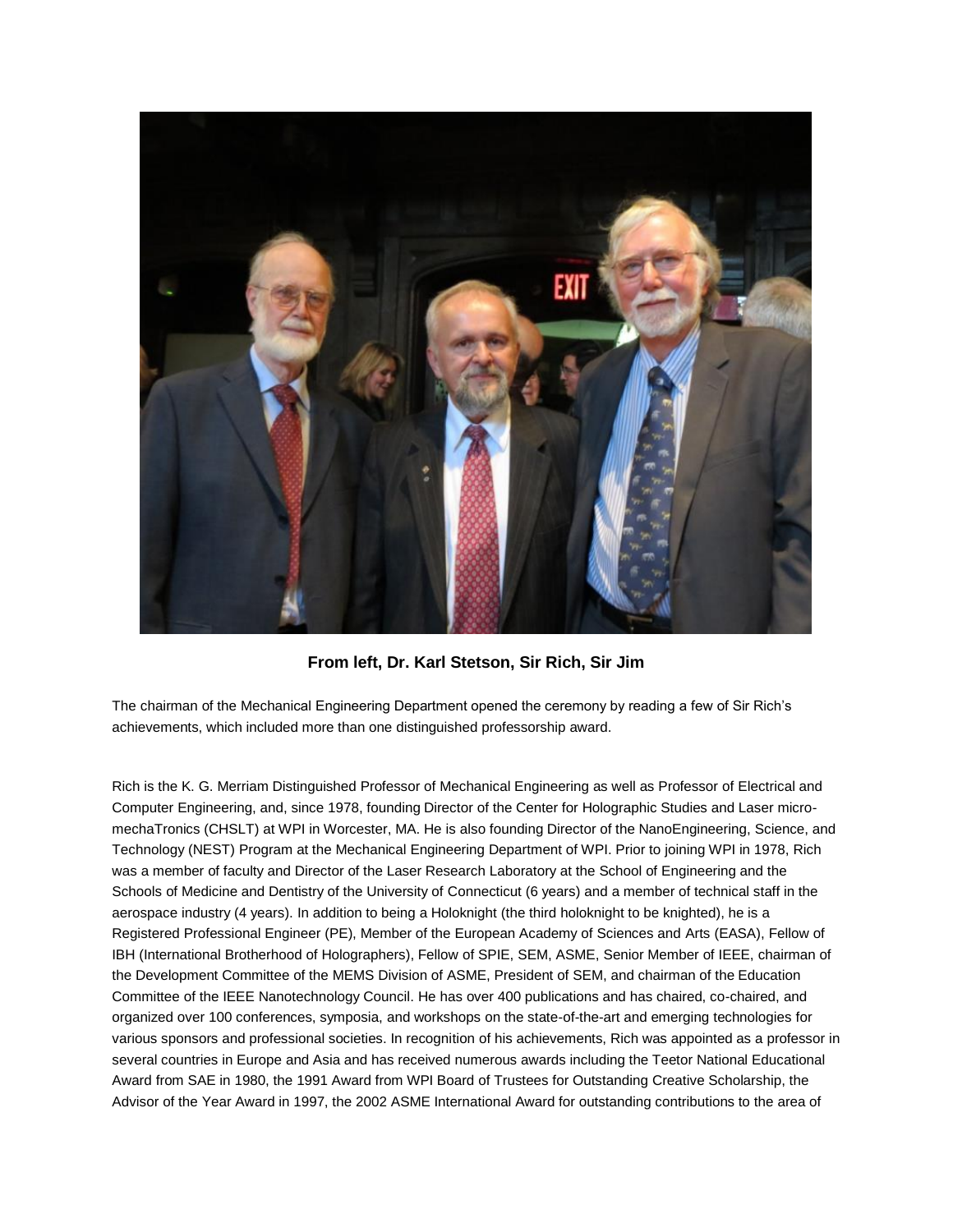the application of engineering mechanics to electronic and photonic packaging, the 2004 Sigma Xi Senior Faculty Research Award, the Anchor Award from University of Hartford in 2007, as well as the outstanding achievement as an educator in the field of experimental mechanics Frocht Award and the Murray Medal from the Society for Experimental Mechanics in 2008 and the Dennis Gabor award from SPIE. He is a major figure in the field of holography which gained him knighthood in the International Order of Holoknights.

Other faculty members shared thoughts and memories, followed by former students who spoke heartwarmingly, and with great respect and affection for their mentor.

Sir Rich then took the microphone, commented on his days at WPI, and outlined his plans for the future.



**Sir Rich commenting on his experiences at WPI**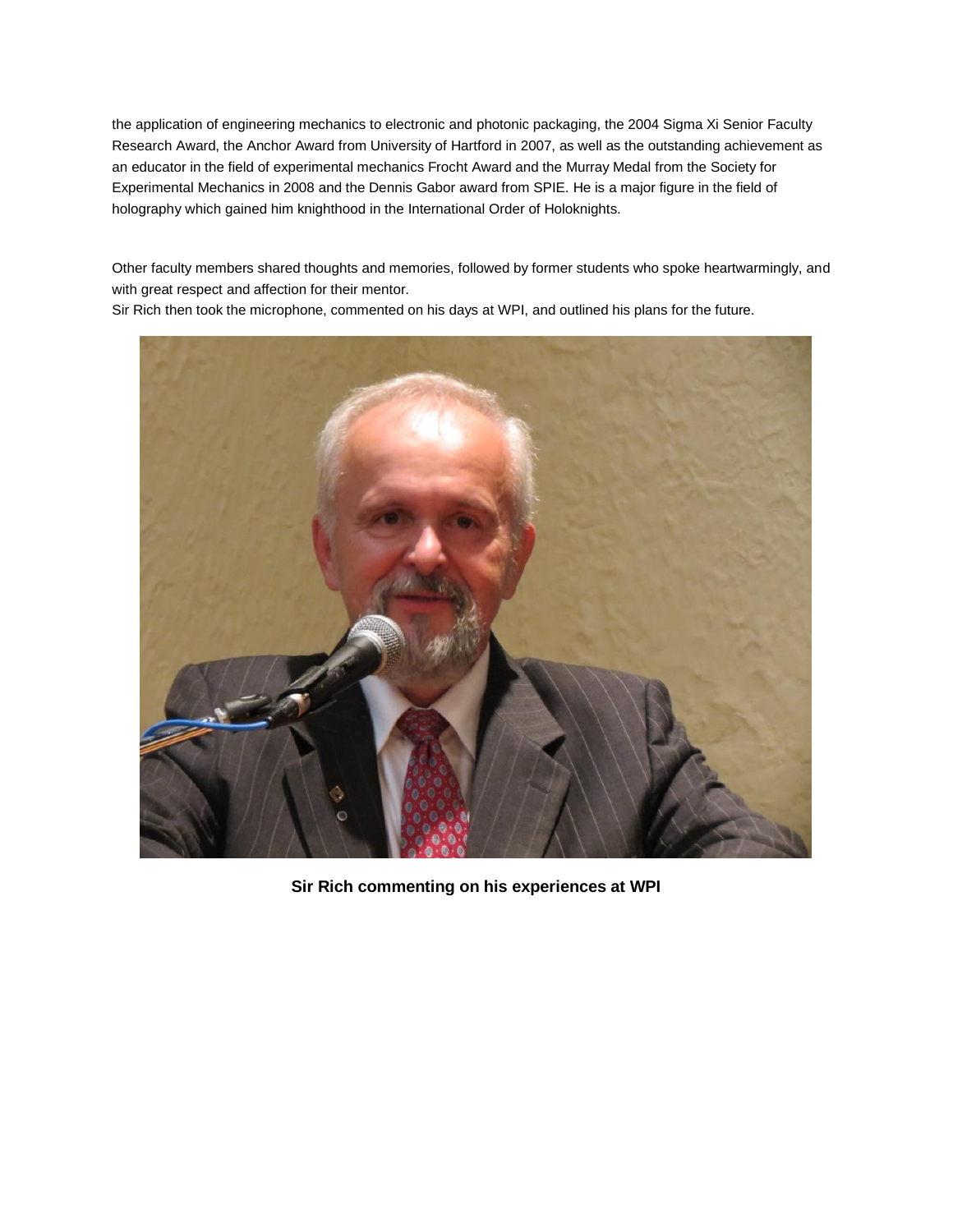

**Sir Rich cutting the cake**